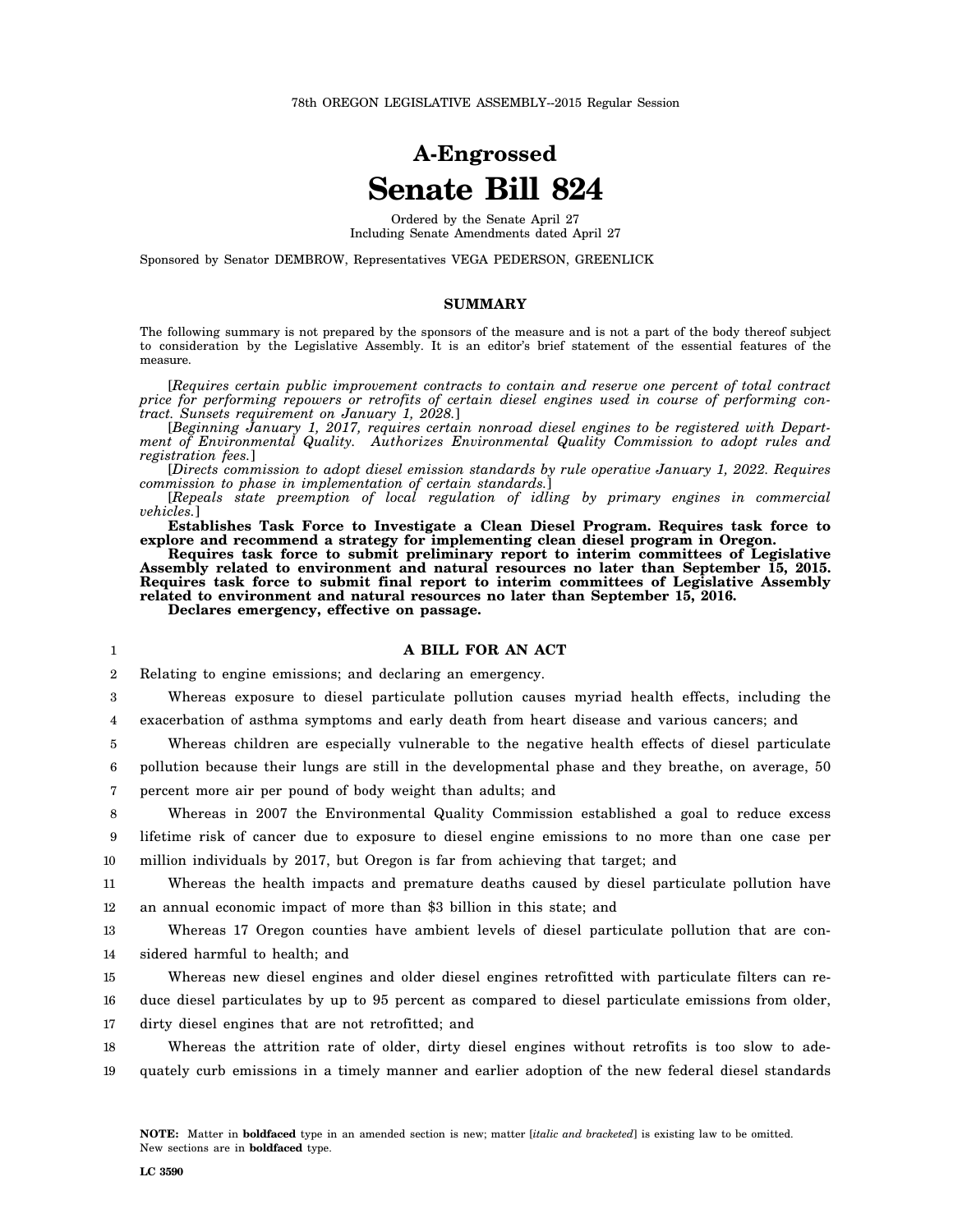| 1      | will protect public health; and                                                                  |
|--------|--------------------------------------------------------------------------------------------------|
| 2      | Whereas a strategy to shorten the timeline for adoption of the new federal diesel standards re-  |
| 3      | quires a combination of regulations and incentives; and                                          |
| 4      | Whereas the problem of diesel particulate pollution in this state is exacerbated when engines    |
| 5      | are allowed to idle unnecessarily; and                                                           |
| 6      | Whereas despite state statutory requirements to limit the risk from diesel particulate pollution |
| 7      | to children by 2013, only 42 percent of school buses are using clean diesel technology in Oregon |
| 8      | today; now, therefore,                                                                           |
| 9      | Be It Enacted by the People of the State of Oregon:                                              |
| 10     | <b>SECTION 1.</b> (1) The Task Force to Investigate a Clean Diesel Program is established,       |
| 11     | consisting of 19 members appointed as follows:                                                   |
| 12     | (a) The President of the Senate shall appoint two members from among members of the              |
| 13     | Senate.                                                                                          |
| 14     | (b) The Speaker of the House of Representatives shall appoint two members from among             |
| 15     | members of the House of Representatives.                                                         |
| 16     | (c) The Governor shall appoint 15 members as follows:                                            |
| 17     | (A) One member representing cities or counties.                                                  |
| 18     | (B) One member representing the Department of Transportation.                                    |
| 19     | (C) One member representing large trucking companies.                                            |
| 20     | (D) One member representing small trucking companies.                                            |
| 21     | (E) One member representing a labor organization that represents members of the public           |
| 22     | health sector.                                                                                   |
| 23     | (F) One member representing a labor organization that represents members of the                  |
| 24     | building trades.                                                                                 |
| 25     | (G) One member representing large contracting companies.                                         |
| 26     | (H) One member representing small contracting companies.                                         |
| 27     | (I) One member representing the mining and aggregate industries.                                 |
| 28     | (J) One member from a health advocacy organization that has a focus in air quality.              |
| 29     | (K) One member from an environmental advocacy organization.                                      |
| $30\,$ | (L) One member representing the Department of Environmental Quality.                             |
| 31     | (M) One member representing the Oregon Health Authority.                                         |
| 32     | (N) One member representing the Oregon Pupil Transportation Association.                         |
| 33     | (O) One member representing a labor organization that represents transportation em-              |
| 34     | ployees for school districts.                                                                    |
| 35     | (2) The task force shall explore and recommend a strategy for implementing a clean               |
| 36     | diesel program in Oregon that will serve to accomplish the goal outlined in ORS 468A.793. In     |
| 37     | developing the strategy required by this subsection, the task force shall:                       |
| 38     | (a) Conduct an assessment of the costs, funding structures and funding options, including        |
| 39     | public and private funding options, for the short-term and long-term stability of a clean die-   |
| 40     | sel program in Oregon for both on-road and nonroad vehicles;                                     |
| 41     | (b) Investigate establishing a registration program for nonroad vehicles and related is-         |
| 42     | sues, including but not limited to strategies for the establishment of a registration fee and    |
| 43     | a registry, and issues associated with administering the registration program;                   |
| 44     | (c) Determine the feasibility of regulating on-road diesel emissions;                            |
| 45     | (d) Assess the effectiveness of current diesel programs in this state and applicable federal     |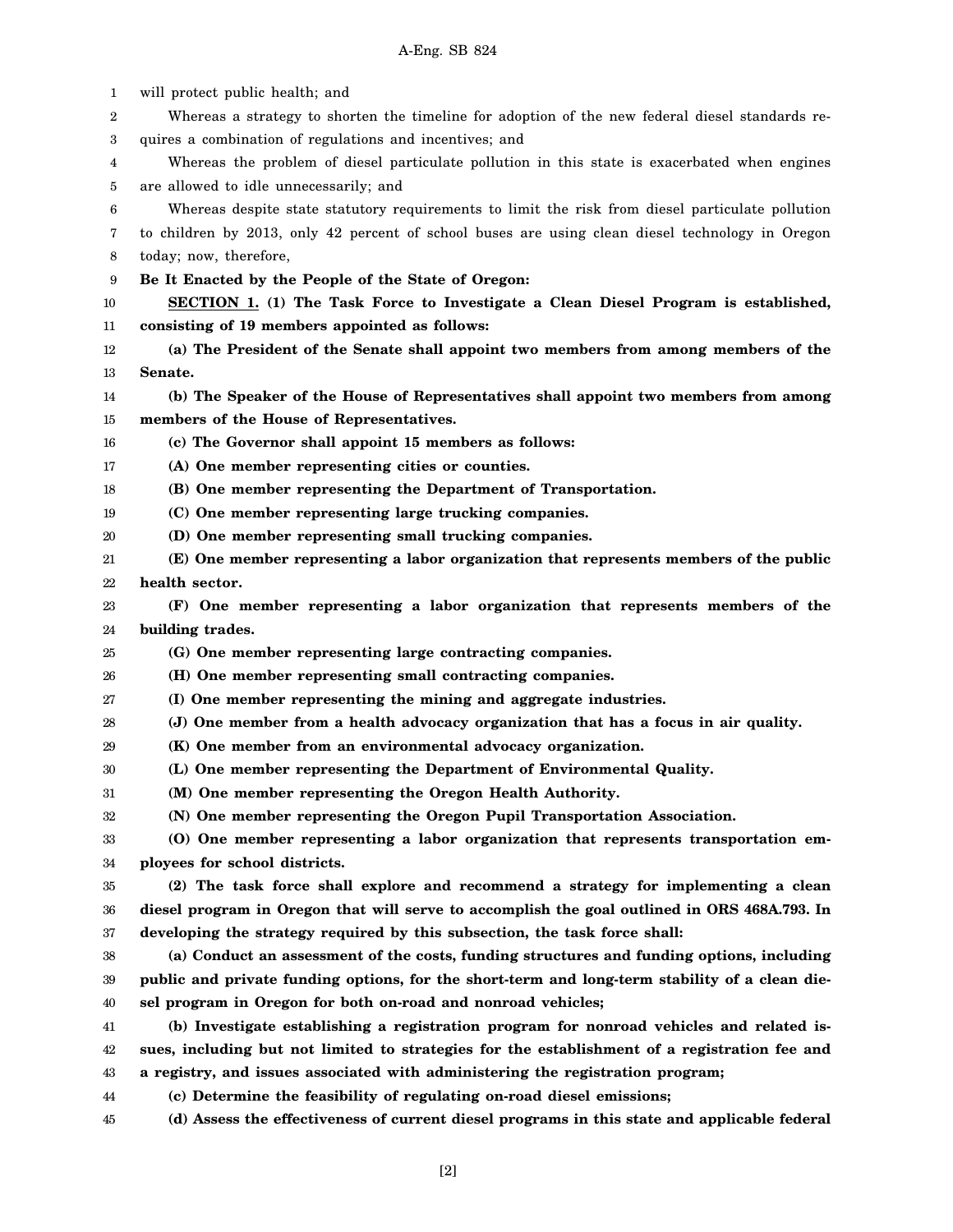| 1<br>2<br>3<br>4<br>5<br>6<br>7<br>8<br>9<br>10<br>11<br>12<br>13<br>14<br>15<br>16<br>17<br>18<br>19<br>20<br>21 | programs;<br>(e) Determine a timeline for implementation of a clean diesel program;<br>(f) Investigate state and federal restrictions on developing a clean diesel program;<br>(g) Explore the impacts of idling and find solutions to minimize idling;<br>(h) Examine the health impacts of diesel particulates in urban and rural areas;<br>(i) Review the categories of uses of diesel engines and determine the practicality of<br>retrofitting or replacing diesel engines within those categories; |
|-------------------------------------------------------------------------------------------------------------------|----------------------------------------------------------------------------------------------------------------------------------------------------------------------------------------------------------------------------------------------------------------------------------------------------------------------------------------------------------------------------------------------------------------------------------------------------------------------------------------------------------|
|                                                                                                                   |                                                                                                                                                                                                                                                                                                                                                                                                                                                                                                          |
|                                                                                                                   |                                                                                                                                                                                                                                                                                                                                                                                                                                                                                                          |
|                                                                                                                   |                                                                                                                                                                                                                                                                                                                                                                                                                                                                                                          |
|                                                                                                                   |                                                                                                                                                                                                                                                                                                                                                                                                                                                                                                          |
|                                                                                                                   |                                                                                                                                                                                                                                                                                                                                                                                                                                                                                                          |
|                                                                                                                   |                                                                                                                                                                                                                                                                                                                                                                                                                                                                                                          |
|                                                                                                                   |                                                                                                                                                                                                                                                                                                                                                                                                                                                                                                          |
|                                                                                                                   | (j) Review and determine the volume of emissions for each of the diesel categories;                                                                                                                                                                                                                                                                                                                                                                                                                      |
|                                                                                                                   | (k) Review the economic impact of diesel replacement or retrofitting on large and small                                                                                                                                                                                                                                                                                                                                                                                                                  |
|                                                                                                                   | businesses and within various industry segments where appropriate;                                                                                                                                                                                                                                                                                                                                                                                                                                       |
|                                                                                                                   | (L) Review the normal industry replacement rates of vehicles and equipment;                                                                                                                                                                                                                                                                                                                                                                                                                              |
|                                                                                                                   | (m) Prioritize categories of engines in need of retrofit or replacement by placing the                                                                                                                                                                                                                                                                                                                                                                                                                   |
|                                                                                                                   | highest priority on accomplishing the greatest environmental and health benefits;                                                                                                                                                                                                                                                                                                                                                                                                                        |
|                                                                                                                   | (n) Assess strategies for assuring quicker compliance with state goals for school bus                                                                                                                                                                                                                                                                                                                                                                                                                    |
|                                                                                                                   | engine retrofits and replacements; and                                                                                                                                                                                                                                                                                                                                                                                                                                                                   |
|                                                                                                                   | (o) Consider appropriate exemptions from any standards adopted under a clean diesel                                                                                                                                                                                                                                                                                                                                                                                                                      |
|                                                                                                                   | program.                                                                                                                                                                                                                                                                                                                                                                                                                                                                                                 |
|                                                                                                                   | (3) A majority of the members of the task force constitutes a quorum for the transaction                                                                                                                                                                                                                                                                                                                                                                                                                 |
|                                                                                                                   | of business.                                                                                                                                                                                                                                                                                                                                                                                                                                                                                             |
|                                                                                                                   | (4) Official action by the task force requires the approval of a majority of the members                                                                                                                                                                                                                                                                                                                                                                                                                 |
|                                                                                                                   | of the task force.                                                                                                                                                                                                                                                                                                                                                                                                                                                                                       |
| 22                                                                                                                | (5) The task force shall elect one of its members to serve as chairperson.                                                                                                                                                                                                                                                                                                                                                                                                                               |
| 23                                                                                                                | (6) If there is a vacancy for any cause, the appointing authority shall make an appoint-                                                                                                                                                                                                                                                                                                                                                                                                                 |
| 24                                                                                                                | ment to become immediately effective.                                                                                                                                                                                                                                                                                                                                                                                                                                                                    |
| 25                                                                                                                | (7) The task force shall meet at times and places specified by the call of the chairperson                                                                                                                                                                                                                                                                                                                                                                                                               |
| 26                                                                                                                | or of a majority of the members of the task force.                                                                                                                                                                                                                                                                                                                                                                                                                                                       |
| 27                                                                                                                | (8) The task force may adopt rules necessary for the operation of the task force.                                                                                                                                                                                                                                                                                                                                                                                                                        |
| 28                                                                                                                | $(9)(a)$ The task force shall submit a preliminary report in the manner provided by ORS                                                                                                                                                                                                                                                                                                                                                                                                                  |
| 29                                                                                                                | 192.245, and may include recommendations for legislation, to the interim committees of the                                                                                                                                                                                                                                                                                                                                                                                                               |
| 30                                                                                                                | Legislative Assembly related to environment and natural resources no later than September                                                                                                                                                                                                                                                                                                                                                                                                                |
| 31                                                                                                                | 15, 2015.                                                                                                                                                                                                                                                                                                                                                                                                                                                                                                |
| 32                                                                                                                | (b) The task force shall submit a final report in the manner provided by ORS 192.245, and                                                                                                                                                                                                                                                                                                                                                                                                                |
| 33                                                                                                                | may include recommendations for legislation, to the interim committees of the Legislative                                                                                                                                                                                                                                                                                                                                                                                                                |
| 34                                                                                                                | Assembly related to environment and natural resources no later than September 15, 2016.                                                                                                                                                                                                                                                                                                                                                                                                                  |
| 35                                                                                                                | (10) The Legislative Administrator shall provide staff support to the task force.                                                                                                                                                                                                                                                                                                                                                                                                                        |
| 36                                                                                                                | (11) Members of the task force who are not members of the Legislative Assembly are not                                                                                                                                                                                                                                                                                                                                                                                                                   |
| 37                                                                                                                | entitled to compensation, but may be reimbursed for actual and necessary travel and other                                                                                                                                                                                                                                                                                                                                                                                                                |
| 38                                                                                                                | expenses incurred by them in the performance of their official duties in the manner and                                                                                                                                                                                                                                                                                                                                                                                                                  |
| 39                                                                                                                | amounts provided for in ORS 292.495. Claims for expenses incurred in performing functions                                                                                                                                                                                                                                                                                                                                                                                                                |
| 40                                                                                                                | of the task force shall be paid out of funds appropriated to the Legislative Administrator for                                                                                                                                                                                                                                                                                                                                                                                                           |
| 41                                                                                                                | purposes of the task force.                                                                                                                                                                                                                                                                                                                                                                                                                                                                              |
| 42                                                                                                                | (12) All agencies of state government, as defined in ORS 174.111, are directed to assist                                                                                                                                                                                                                                                                                                                                                                                                                 |
| 43                                                                                                                |                                                                                                                                                                                                                                                                                                                                                                                                                                                                                                          |
| 44                                                                                                                |                                                                                                                                                                                                                                                                                                                                                                                                                                                                                                          |
| consider necessary to perform their duties.<br>45                                                                 | the task force in the performance of its duties and, to the extent permitted by laws relating<br>to confidentiality, to furnish such information and advice as the members of the task force                                                                                                                                                                                                                                                                                                             |